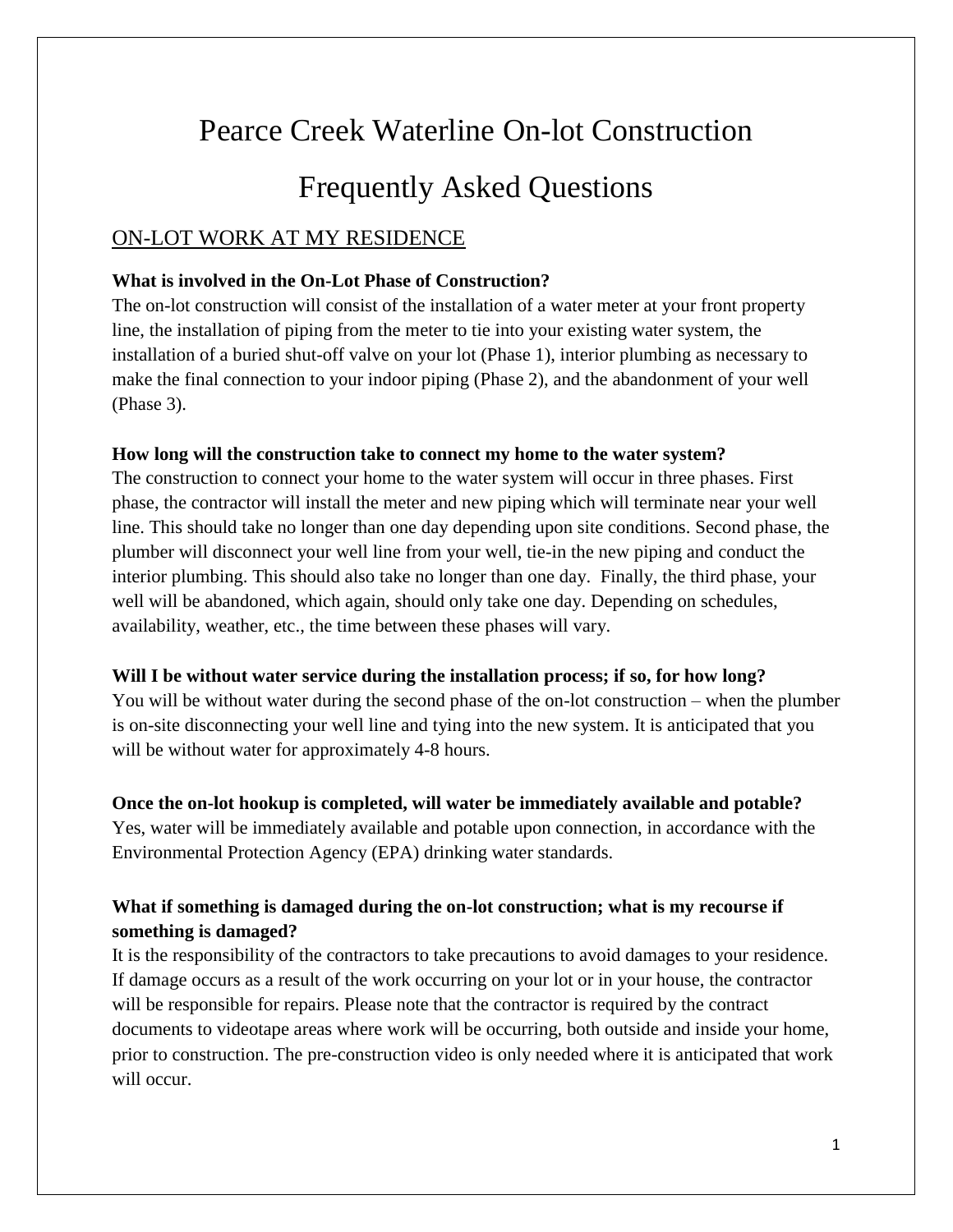#### **Will vacant lots have access to the waterline?**

A waterline stub has been placed on each vacant lot to allow for future connections to the system at the owner's expense. Only dwelling units existing as of December 31, 2013 within the Pearce Creek Service Area will be connected to the water system at the expense of the Maryland Department of Transportation Port Administration (MPA).

#### **When will all the homes be connected to the water system?**

All homes are expected to be connected to the water system by April 2018; the project is estimated to take about 330 days. The contractor will attempt to prioritize full-time residents for connection in consideration of resident availability/scheduling, returned Access Agreements, logistics, and winterization of a property. Please return your Access Agreement as soon as possible to expedite the scheduling.

#### **Who can I contact for more information regarding the on-lot construction process or if I want to discuss a unique situation at my home?**

Contact Chris Rogers from AECOM at (302)-781-5945 or [christopher.rogers@aecom.com.](mailto:christopher.rogers@aecom.com)

# ACCESS AGREEMENTS

#### **What is the purpose of the Access Agreement?**

The purpose of the Access Agreement is to allow temporary private property access to AECOM and the contractors to complete the on-lot installation and hook-up to the new water system, complete the interior plumbing, as well as abandon your existing well. This work cannot be done without a signed Access Agreement from the property owner.

#### **Can I find out if AECOM received my signed access agreement?**

Residents can contact Chris Rogers from AECOM at (302)-781-5945 or [christopher.rogers@aecom.com](mailto:christopher.rogers@aecom.com) to determine if their access agreements have been received.

#### **If an Access Agreement was signed by the previous owners, and there are now new owners, will the new owners need to sign a new Access Agreement?**

Yes, new owners will need to sign and submit a **new** Access Agreement. Please contact Chris Rogers from AECOM at (302) 781-5945 to receive a new Access Agreement for your signature.

# CONSTRUCTION NOTIFICATIONS

#### **How will I be notified when the contractor wants to start work on my lot?**

The on-lot contractor, Reybold Construction, will contact you to schedule the three phases of the work (i.e. on-lot work, in-home work, and well abandonment).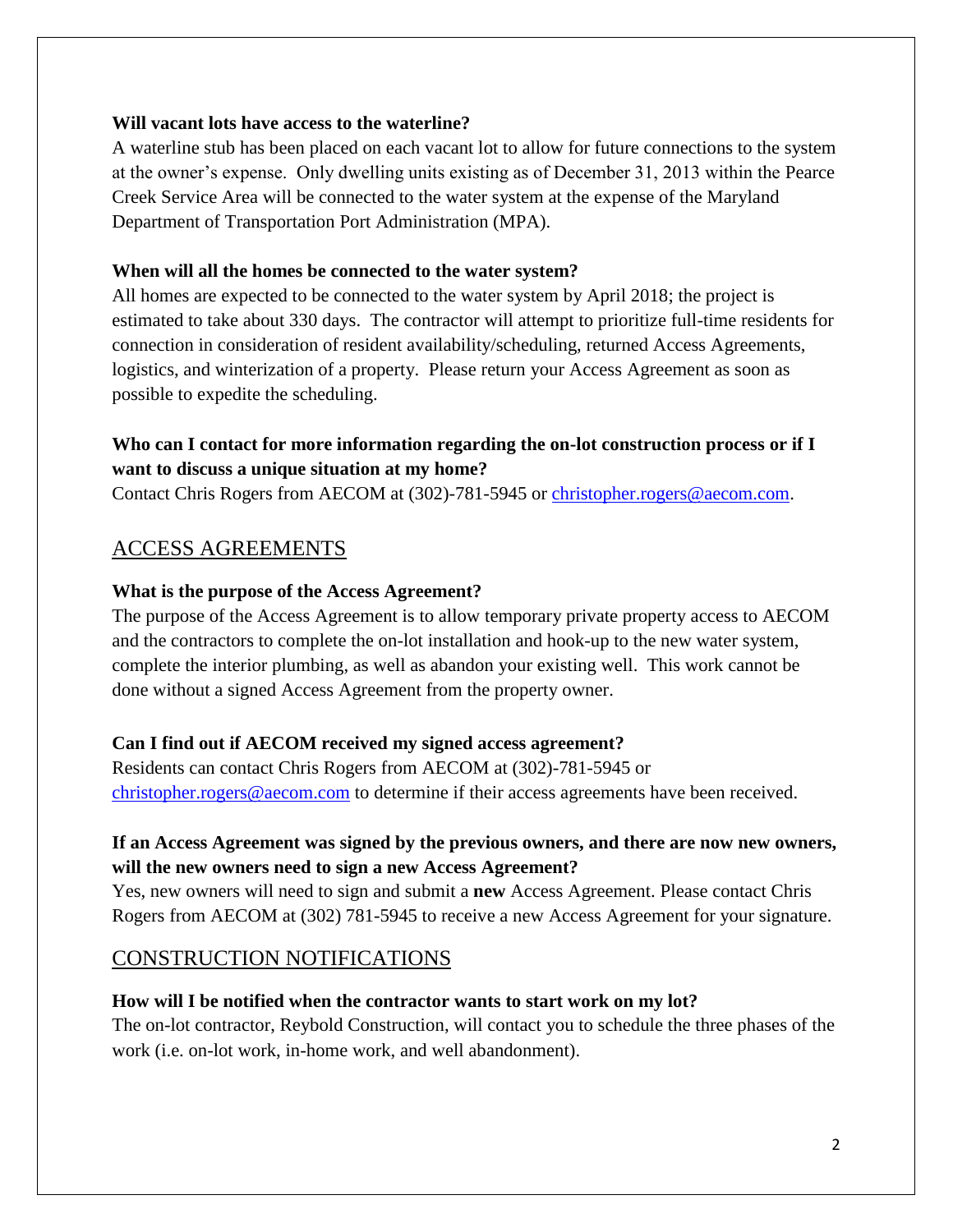#### **When will I get notified of the time that the water will be cut off?**

You will be notified that your water will be cut off as part of the notification of the second phase of the on-lot work, which involves the in-home plumbing work.

#### **When will the contractors work on my lot or in my house?**

The contractors will work during normal business hours (e.g.  $8 \text{ am} - 5 \text{ pm}$ ) during a normal work week (Monday – Friday).

#### **Do I need to be home during the construction on my lot?**

- 1. You do not need to be home for the first phase of the on-lot work which will involve the installation of the meter and piping as described above.
- 2. We do ask that you be home for the second phase of the work, which will involve inhome plumbing.
- 3. You will not need to be home for the third phase, well abandonment.

You will be notified by the contractor when each phase of the on-lot work will be conducted.

# WATER METER AND PIPING INSTALLATION (PHASE 1)

#### **How will the new piping tie into my existing water system?**

In the vast majority of cases, the new piping will tie into the existing water line that comes from your well. In extraordinary cases, where this is impossible, the new piping will be extended into the home.

#### **What is the purpose of the shut-off valve on my lot?**

It is being installed to assist in the winterization of your homes. This is a manual shut-off and each resident will be provided a key. Another shut-off valve will be installed inside your home where the water pipe first enters your home.

#### **How long can I expect to have an open trench in the yard?**

The plan is to install the piping, have the pipe inspected and backfilled in the same day.

#### **Will the construction contractor repair/restore my yard?**

The contractor is responsible to restore your yard to original, or better, condition. The homeowner will be responsible for watering replacement vegetation as necessary.

#### **Where will the water meter be located?**

The water meter will be located in your front yard at the approximate right-of-way line of the adjacent road. The meter will be located approximately two feet behind (on the house side) the existing curb stop marker installed at each property. The water meter will be flush with the ground and covered with a lid that will be 10-12 inches in diameter.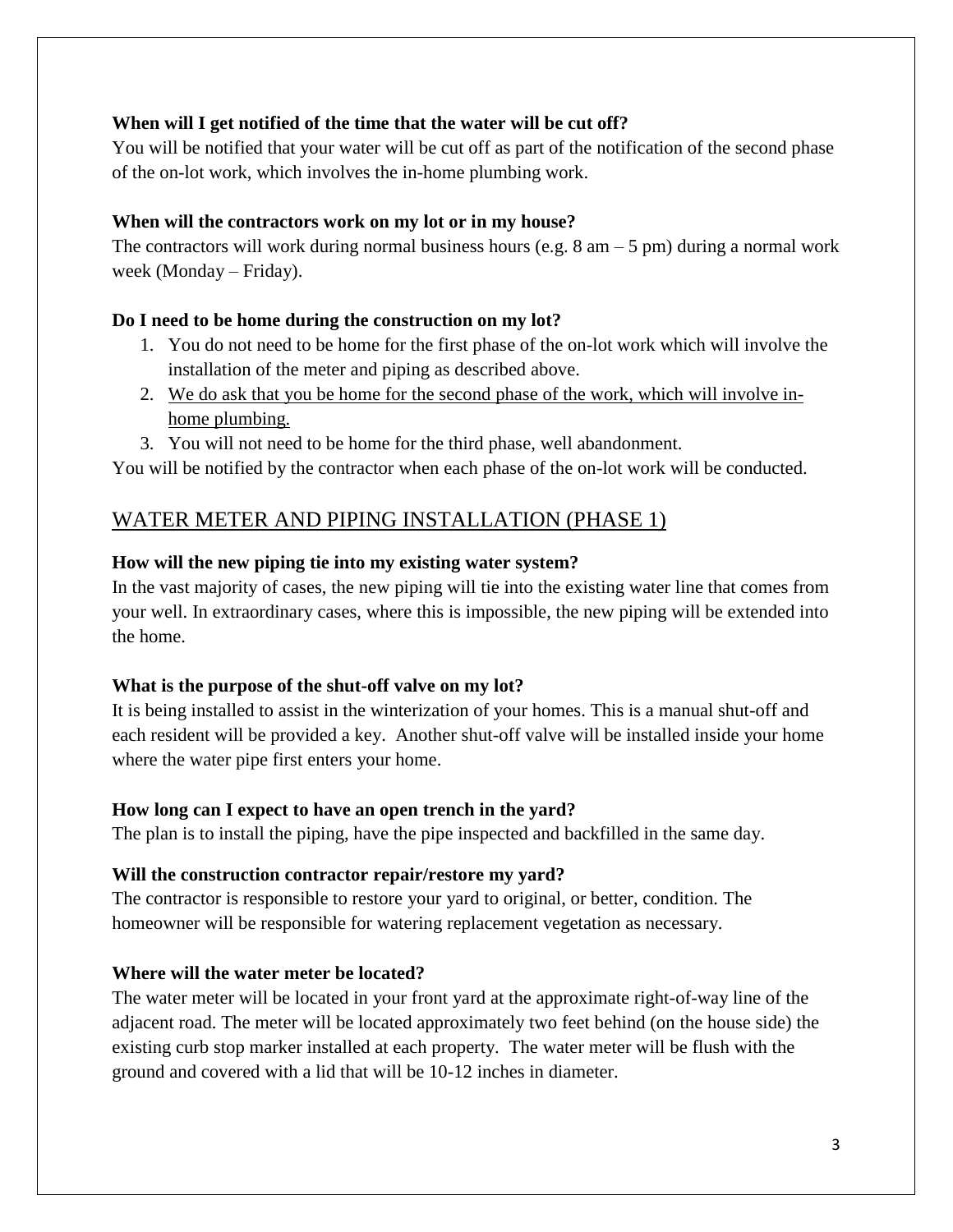#### **Regarding the piping connecting the waterline to the home, what material is used and what size is it?**

The piping will be copper material and either  $\frac{3}{4}$  inch or 1  $\frac{1}{2}$  inch depending on the property.

# IN-HOME PLUMIBNG WORK (PHASE 2)

#### **Who will be conducting the in-home plumbing work?**

Reybold's contractors, which include licensed plumbers and electricians, will be performing the in-home work.

### **Will my existing water treatment system be removed? Who will dispose of it? Are there costs associated with disposal?**

During the on-lot inspections by AECOM, you were asked if you wished to retain your water treatment system equipment after removal or have it disposed of by the contractor. If you don't remember how you answered this question, were undecided at the time of the inspections, or wish to change your mind, please notify Chris Rogers from AECOM at (302)-781-5945 or [christopher.rogers@aecom.com.](mailto:christopher.rogers@aecom.com) If residents would like to keep all or part of their treatment system connected to the new waterline, please contact Chris Rogers from AECOM with the provided information above or visit the on-site trailer to discuss the unique circumstances.

### **What types of in-home maintenance items will I be responsible for as a result of the new waterline connection?**

After a one-year warranty period, residents will be responsible for maintaining all items beginning on the house side of the meter. Only typical plumbing fixtures, such as shut-off valves and expansion tanks will be installed, including the shut-off valve that will be installed in the yard. Any water treatment systems will be the responsibility of the owner.

## WELL ABANDONMENT (PHASE 3)

#### **Will I be able to keep my private well?**

No, all wells will be abandoned during the on-lot connection process per a requirement by Maryland Department of the Environment (MDE). If you have a question about well abandonment please contact Virginia Kearney, Deputy Administrator, Water Management Administration, MDE at (410) 537-3512 or virginia.kearney@maryland.gov.

#### **What is the process of abandoning the well?**

The well pump will be pulled from the well and disposed of, unless otherwise noted by the homeowner (if you would like to keep your well pump, please let Reybold Construction know when they contact you to schedule your on-lot work. Next, the casing will be cut to 2ft below grade. Lastly, concrete will be piped into the well. Residents will be contacted by the contractor before well abandonment commences. You will not need to be home for this phase.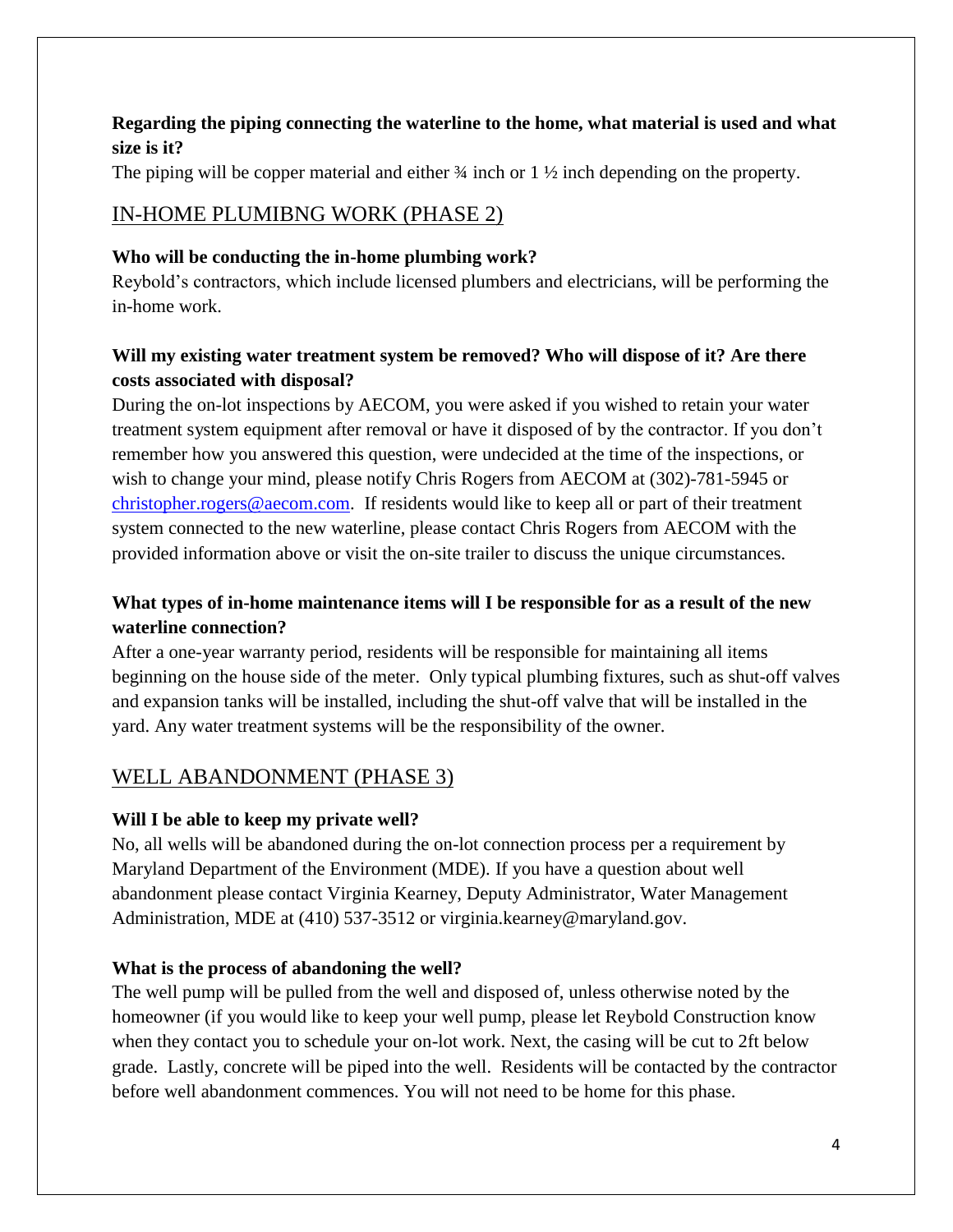#### SERVICING & BILLING

#### **Are there any penalties if I do not connect to the water system?**

Maryland statute requires that when a public water system becomes available, all adjacent homes must connect and abandon their wells. In this case, all residences located in the Pearce Creek Service Area were identified in the Cecil County Master Sewer and Water Plan Amendment as being required to connect to the Town of Cecilton's public water system due to the previous migration of degraded groundwater and subsequent adverse impacts of some residential wells adjacent to the Pearce Creek Dredged Material Containment Facility (DMCF). If a Pearce Creek Service Area resident does not connect to the system, the Cecil County Health Department will not issue future building permits for modifications to existing homes without assurance of a residence's connection to a safe and adequate water supply.

The Maryland Department of Transportation Port Administration (MPA) is funding the residential connections as well as any capping/sealing/abandonment of existing wells for property owners in the Pearce Creek Service Area. The MPA funding commitment will conclude one year after the water system is put into service. At this time, the one-year funding window is expected to close on June 30, 2018. After June 30, 2018 residents will be required to pay for their own connection, with an approximate total cost of \$10,000 per residential connection and well abandonment.

#### **How much time do I have to connect to the water system?**

All MPA-funded connections to the new water supply system shall be completed within one (1) year of the date the water supply system is put into service. At this time, the one-year MPAfunding window is expected to close by June 30, 2018. After June 30, 2018 residents will be responsible for all connection and abandonment costs as mentioned above.

#### **Who is responsible for maintaining/servicing the waterline in the road right of way?**

The service provider, the Town of Cecilton, will be responsible for regular maintenance and servicing of the waterline in the road right-of-way, including meters.

#### **How will I know how much water I used?**

A Town of Cecilton representative will be reading every water meter quarterly to determine water usage per residence.

#### **How will I be billed for water and what can I expect in terms of cost? Will billing start upon installation?**

Residents will be billed quarterly by the Town of Cecilton upon installation. Residents of the Pearce Creek Service Area will be charged the same rates as the residents of the Town of Cecilton. The Town's rate structure includes both a base rate and usage rate. For example, the Town's water rate for fiscal year 2018 (beginning July 1, 2017) is as follows: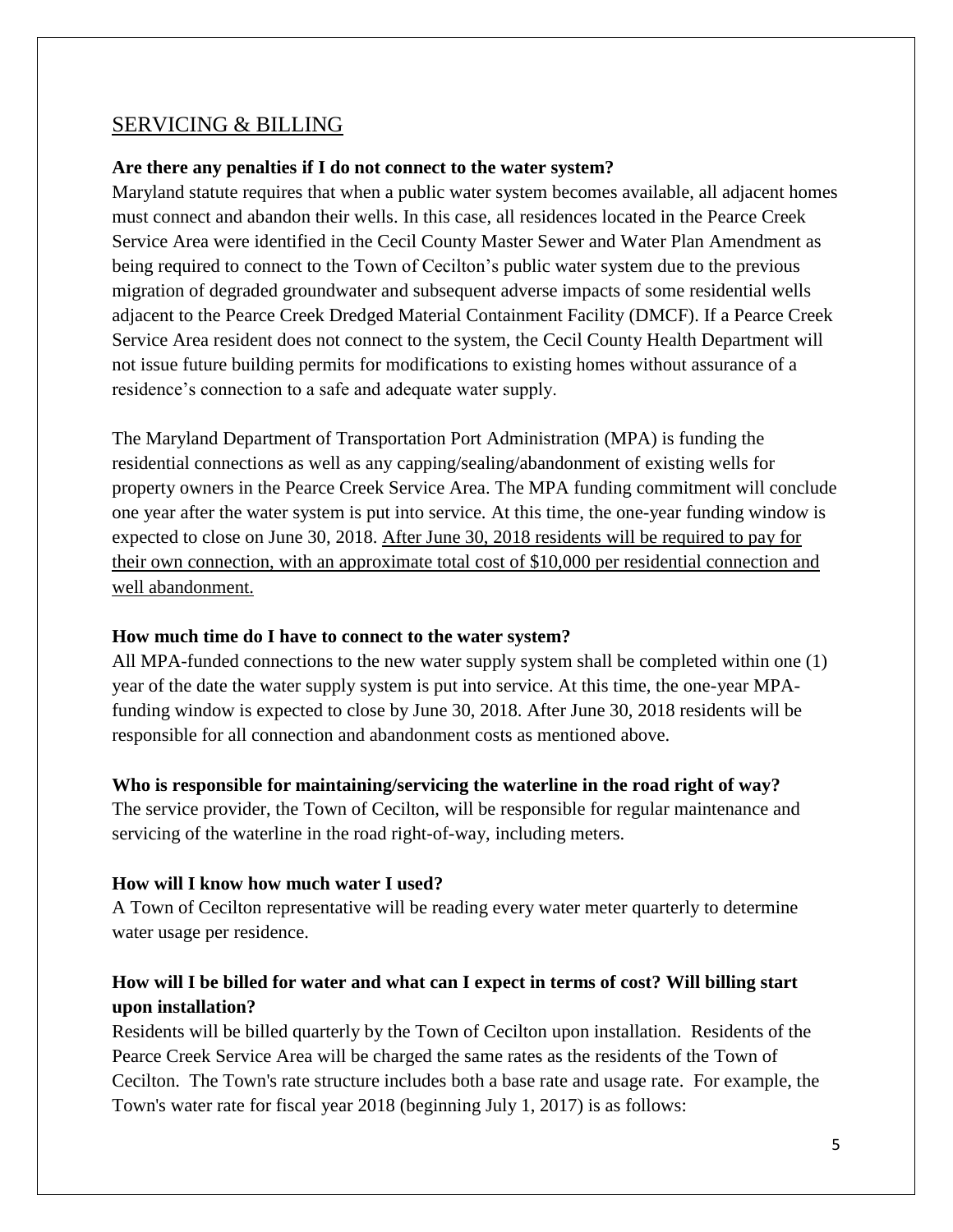Per Quarter - Base rate of \$68.91 for first 5,000 gallons and \$9.18 for each 1,000 gallons thereafter. For those residents who may winterize their home and not use any water in a particular quarter, they would still be responsible for payment of the base rate of \$68.91. It is current Town policy to increase rates 2% every year.

In addition to the fees described above, the Town of Cecilton will charge an additional fire hydrant recoupment fee specific to each community, which will be included in the quarterly water bill; residents can pay their total hydrant fee in full at any time *(Note: All undeveloped lots will be responsible for paying the hydrant fee as well. If you have an undeveloped lot that has been deemed unbuildable by the Cecil County Health Department due to failed percolation testing, please provide this documentation to the Town and the unbuildable lot(s) will not be subject to the hydrant fee)*. Residents will not be responsible for the water used by the fire department. For more information regarding this fee, please contact Chris Rogers from AECOM at (302)-781-5945 or [christopher.rogers@aecom.com.](mailto:christopher.rogers@aecom.com)

#### GENERAL WATER INFORMATION

#### **Will the water pressure be adequate?**

Yes, the water pressure will generally be between 40-50 pounds per square inch (PSI), which meets adequate pressure per the plumbing code. If residents wish to enhance their pressure, a booster pump can be installed at the owner's expense.

#### **Will the chlorine in public drinking water affect my septic system?**

There will be no effect of the chlorine from the water on the septic systems. The chlorine residual will be about 0.2 parts per million and has shown no adverse impacts to other in-town homes that have septic systems and utilize Town water.

Homeowners are responsible for their own septic system maintenance and repair. Many factors impact septic systems which could cause failure or require an increase in how often the system is pumped. High volumes of water, as well as a variety of solids and/or household cleaning products can be detrimental to a septic system<sup>1</sup>. The amount and type of chlorine present in public drinking water systems will not disrupt or kill the beneficial bacterial in the septic tank<sup>1</sup>. Likewise, at homes in which the water supply is not potable due to bacterial contamination, a chlorinator can be installed to serve as a temporary solution; systems with properly operated chlorinators will not harm the septic system<sup>2</sup>.